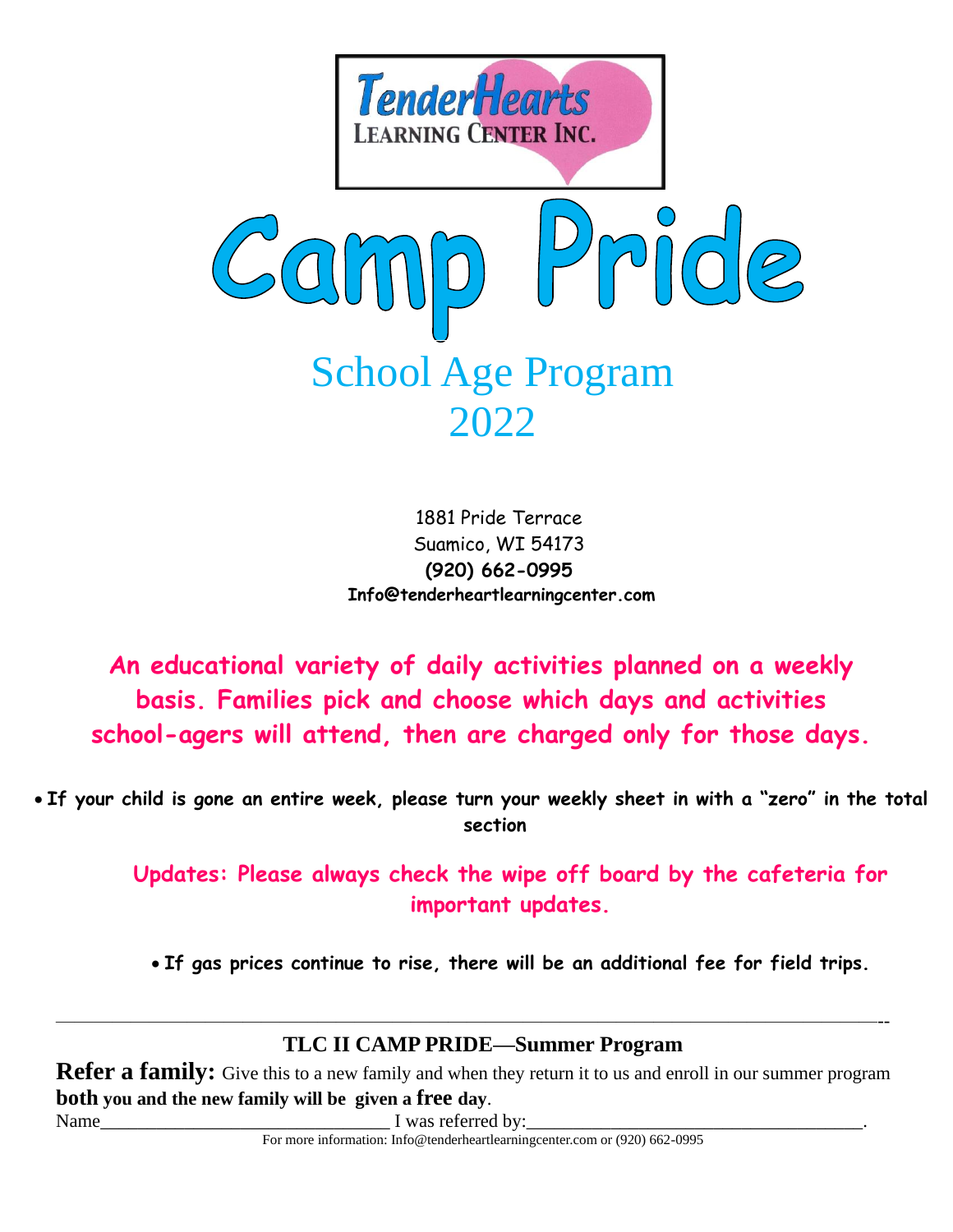**Theme of the Week: Space**

#### **Monday, June 13**

Field Trip: Area Park Lunch: Lunch at park Bus: Time TBD check board for updates \*Wear Tennis Shoes Group game: Kickball  $\bullet$ Reading Activity: Read in groups of 2-3

## **Tuesday, June 14**

Field Trip: Fritsch Park and Ashwaubenon Bowling Alley Bus: Bus leaves 10:00am and returns 3:00pm  $\bullet$  \* Wear tennis shoes and socks Lunch: All you can eat Pizza at Ashwaubenon Bowling Alley Group Game: Soccer

# **Wednesday, June 15**

Field Trip: Area Park \* Lunch: Lunch at Park Bus: Bus leaves at 9:00 and returns at 2:00 Crafts: Paper plate flying saucer and dollar store starry flashlight Open Play: Blocks, board games, open reading, outside play, beads, magnetic toys etc....

## **Thursday, June 16**

Field Trip: Park and Kroc Center to swim entity of the state of the current control of the Lunch: Lunch at park Bus: Bus leaves at 9:00 and returns at 3:30  $*$  Bring Swim suit and towel Tournament: Bean bag toss tournament Group Activity: H-O-R-S-E

Price \$45.00 > \_\_\_\_\_\_\_\_\_\_\_

Price \$45.00 > \_\_\_\_\_\_\_\_\_\_\_

Price \$45.00 > \_\_\_\_\_\_\_\_\_\_\_

Price \$45.00 >

# **Friday, June 17**

Teacher Directed Activity/game: Roof ball Group Activity: Finish Bean bag toss tournament Drawing Challenge: Draw your favorite animal Art: Paint with bubbles Open Play: Blocks, board games, open reading, outside play, beads, magnetic toys etc....

> Price \$36.00 > \_\_\_\_\_\_\_\_\_\_\_ Discounted Price for Attending Entire Week \$180.00

**\*\*\*Please initial the days your child will be attending. Calculate the total and return by the prior Wednesday of each week. NO CREDITS, REFUNDS, OR CARRY OVERS OF ANY KIND. Activities and times subject to change. All children must provide their own sunscreen. \*\*\*** 

**\*** If gas prices continue to rise, there will be an additional fee for field trips.

| Week of June 13 <sup>th</sup> , 2022 |  | Total for the Week |  |
|--------------------------------------|--|--------------------|--|
| <b>Child's Name:</b>                 |  |                    |  |

| 2022 |   |  | Total for the Week > |  |
|------|---|--|----------------------|--|
|      | M |  |                      |  |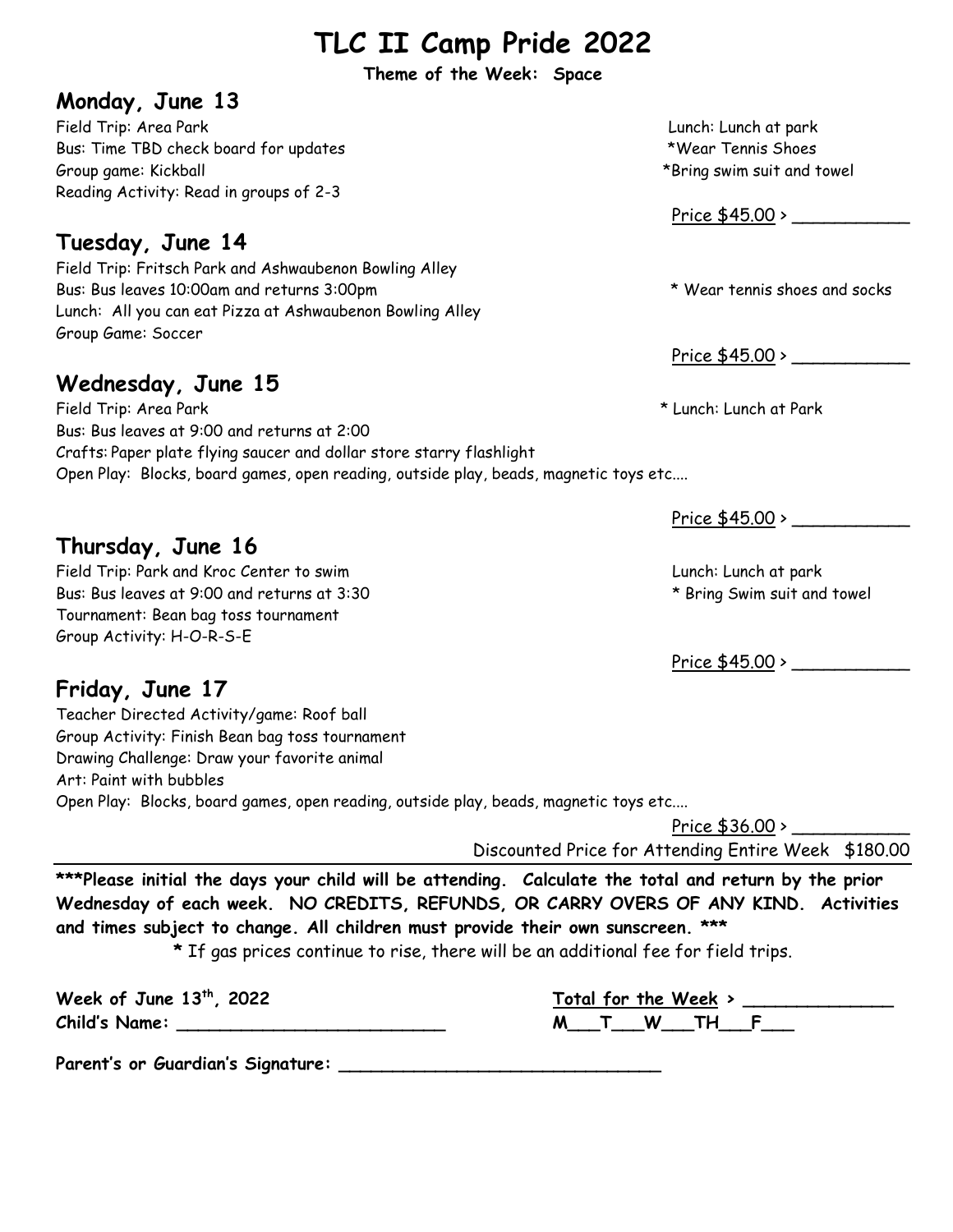**Theme of the Week: Transportation**

#### **Monday, June 20**

Field Trip: Area Park \* Wear socks and tennis shoes Bus: Bus leaves at 9:00am and returns at 3:00pm Lunch: Lunch at park Group Game: Everybody's It and towel the state of the state of the state  $*$ Bring swim suit and towel

## **Tuesday, June 21**

Field Trip: Fritsch Park and Ashwaubenon Bowling Alley Bus: Bus leaves 10:00am and returns 3:00pm \* Wear tennis shoes and socks Lunch: All you can eat Pizza at Ashwaubenon Bowling Alley Group Activity: Floor is Lava

## **Wednesday, June 22**

Field Trip: Advance Aquarium Lunch: Lunch at park Bus: Bus leaves 9:00am and returns 3:00pm \*Wear Tennis Shoes Scavenger Hunt: Colors Open Play: Blocks, board games, open reading, outside play, beads, magnetic toys etc....

## **Thursday, June 23**

Field Trip: Area Park Lunch: Lunch at park Bus: Time TBD check board for updates the state of the state of the state of the state of the state of the state of the state of the state of the state of the state of the state of the state of the state of the state of th Tournament: Bean bag races Drawing Challenge: Draw your dream house Teacher Directed Activity/game: Red light, Green light Creative Writing: Journal activity

## **Friday, June 24**

Craft Project: Marble Painting Fun Day: Bring Bike from home (helmet too) Fun Day: Crazy hair day Contests: Tug of war Games: Badminton

Price \$45.00 >

Price \$45.00 > \_\_\_\_\_\_\_\_\_\_\_

Price \$45.00 > \_\_\_\_\_\_\_\_\_\_

Price \$45.00 > \_\_\_\_\_\_\_\_\_\_

Price \$36.00 > Discounted Price for Attending Entire Week \$180.00

**\*\*\*Please initial the days your child will be attending. Calculate the total and return by the prior Wednesday of each week. NO CREDITS, REFUNDS, OR CARRY OVERS OF ANY KIND. Activities and times subject to change. All children must provide their own sunscreen. \*\*\* \*** If gas prices continue to rise, there will be an additional fee for field trips.

**Week of June 20 Child's Name: \_\_\_\_\_\_\_\_\_\_\_\_\_\_\_\_\_\_\_\_\_\_\_\_\_ M\_\_\_T\_\_\_W\_\_\_TH\_\_\_F\_\_\_**

| $th$ , 2022 | Total for the Week > |
|-------------|----------------------|
|             | W<br>тн              |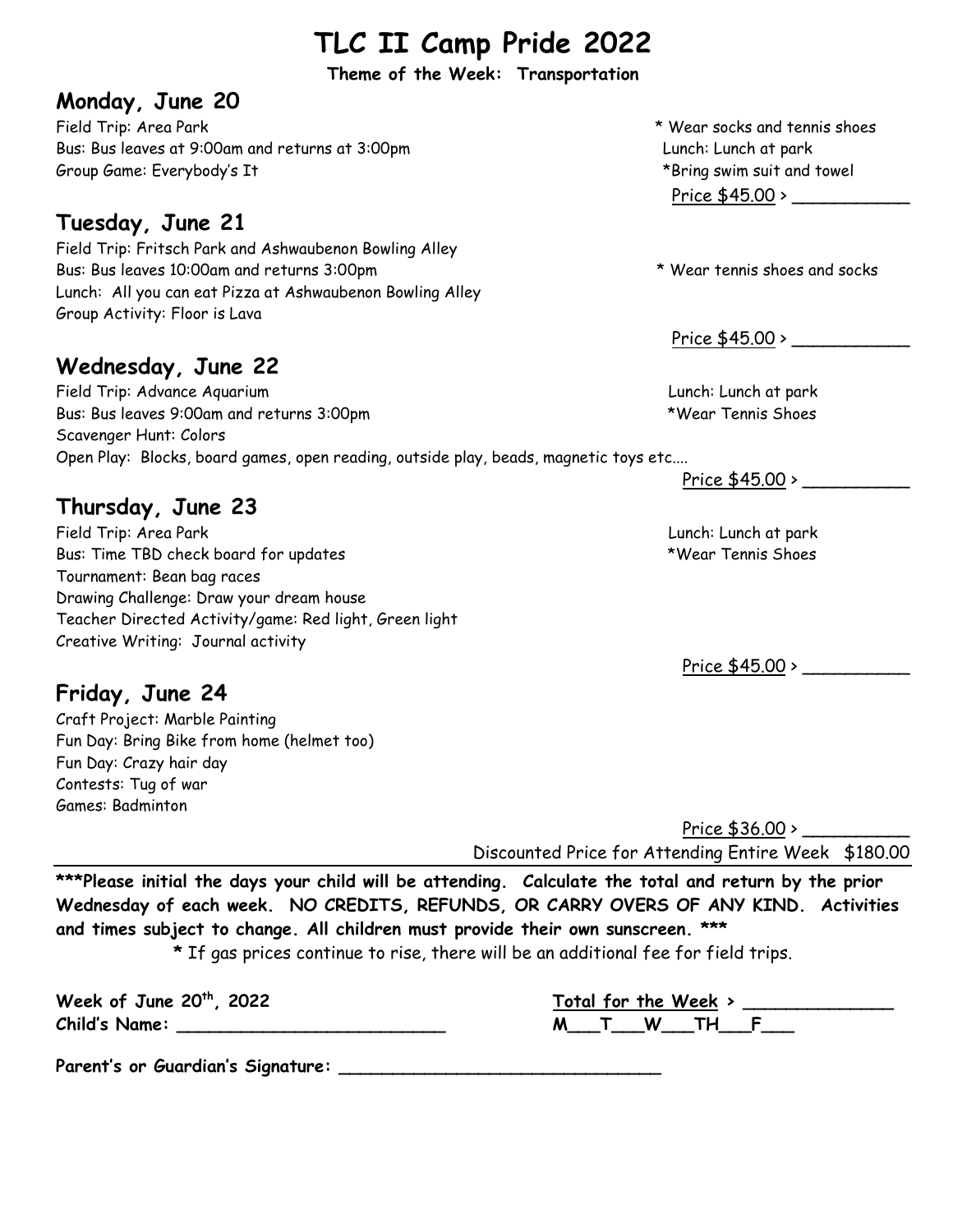**Theme of the Week: Patriotic**

#### **Monday, June 27**

Fun Day: Water Day at the center the state of the state of the state of the state  $*$ Bring swim suit and towel Games: Variations of Tag Crafts: 4<sup>th</sup> of July art

#### **Tuesday, June 28**

Field Trip at Center: Bounce House Virtue Activity: Gentleness- What do you need to remember when you are taking care of animals? Group Activity: Circle them up

## **Wednesday, June 29**

Fun Day: INTERNATIONAL MUD DAY CELEBRATION \*Bring Swim Suit and towel Teacher directed activity: Mud building contest Group activity: Mud activities Challenge: Build best sand castle Scavenger Hunt: Shapes

### **Thursday, June 30**

Fun Day: Water Day & Wear red, white and blue \*Bring Swimsuit and Towel Craft project: Painting with shaving cream Tournament: Ring toss Cooking: Patriotic cooking project Creative Writing: Journal Activity

Price \$36.00 >

Price \$45.00 > \_\_\_\_\_\_\_\_\_\_\_

Price \$36.00 > \_\_\_\_\_\_\_\_\_\_\_

Price \$36.00 > \_\_\_\_\_\_\_\_\_\_

**Friday, July 1** Center Closed

> Price \$36.00 > \_ **\_\_\$36.00\_** Discounted Price for Attending Entire Week \$180.00

**\*\*\*Please initial the days your child will be attending. Calculate the total and return by the prior Wednesday of each week. NO CREDITS, REFUNDS, OR CARRY OVERS OF ANY KIND. Activities and times subject to change. All children must provide their own sunscreen. \*\*\* \*** If gas prices continue to rise, there will be an additional fee for field trips.

**Week of June 27 Child's Name: \_\_\_\_\_\_\_\_\_\_\_\_\_\_\_\_\_\_\_\_\_\_\_\_\_ M\_X\_T\_\_\_W\_\_\_TH\_\_\_F\_\_\_**

| <sup>th</sup> , 2022 | Total for the Week > |
|----------------------|----------------------|
|                      | W.<br>M X T          |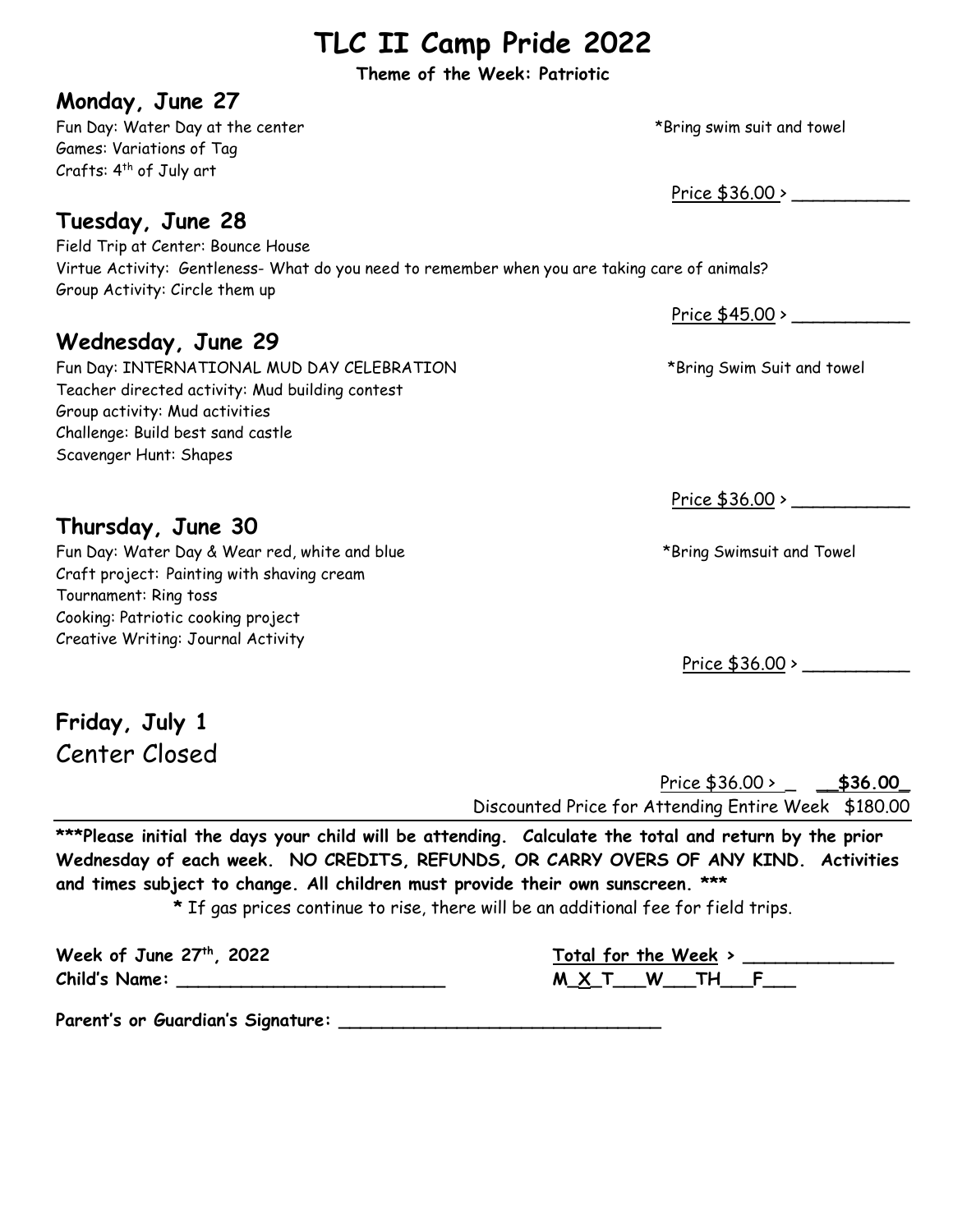**Theme of the week: Animal Care and the Zoo**

# **Monday, July 4** Center Closed

Price \$36.00 > \_\_\_**\$36.00**\_\_

Price \$45.00 >

Price \$45.00 >

Price \$45.00 > \_\_\_\_\_\_\_\_\_\_

Price \$36.00 > \_\_\_\_\_\_\_\_\_

Discounted Price for Attending Entire Week \$180.00

**\*\*\*Please initial the days your child will be attending. Calculate the total and return by the prior Wednesday of each week. NO CREDITS, REFUNDS, OR CARRY OVERS OF ANY KIND. Activities and times subject to change. All children must provide their own sunscreen. \*\*\*** 

**\*** If gas prices continue to rise, there will be an additional fee for field trips.

| Week of July 4th, 2022 |  |  |
|------------------------|--|--|
| <b>Child's Name:</b>   |  |  |

**Parent's or Guardian's Signature: \_\_\_\_\_\_\_\_\_\_\_\_\_\_\_\_\_\_\_\_\_\_\_\_\_\_\_\_\_\_** 

# **Tuesday, July 5**

Field Trip: Area Park \*Bring swim suit and towel Bus: Bus leaves at 9:00 and returns at 2:00 Fun Day: Wear a shirt with your favorite animal on it Reading activity: Read in small groups Open Play: Blocks, board games, open reading, outside play, beads, magnetic toys etc....

#### **Wednesday, July 6**

Field Trip: Fritsch Park and Ashwaubenon Bowling Alley Bus: Bus leaves 10:00am and returns 3:00pm \* Wear tennis shoes and socks Lunch: All you can eat Pizza at Ashwaubenon Bowling Alley Group game: 500

## **Thursday, July 7**

Field Trip: To be determined Bus: Check board for updates Scavenger Hunt: 5 Senses Tournament: H-O-R-S-E (basketball) Creative Writing: Journal Activity

# **Friday, July 8**

Fun Day: Water Day \*Bring Swimsuit and Towel Craft project: Salt painting Teacher Directed Activity/game: Charades Group Activity: Bean Bag Toss Tournament Crafts: Chalk drawings

> **th, 2022 Total for the Week > \_\_\_\_\_\_\_\_\_\_\_\_\_\_ Child's Name: \_\_\_\_\_\_\_\_\_\_\_\_\_\_\_\_\_\_\_\_\_\_\_\_\_ M\_X\_T\_\_\_W\_\_\_TH\_\_\_F\_\_\_**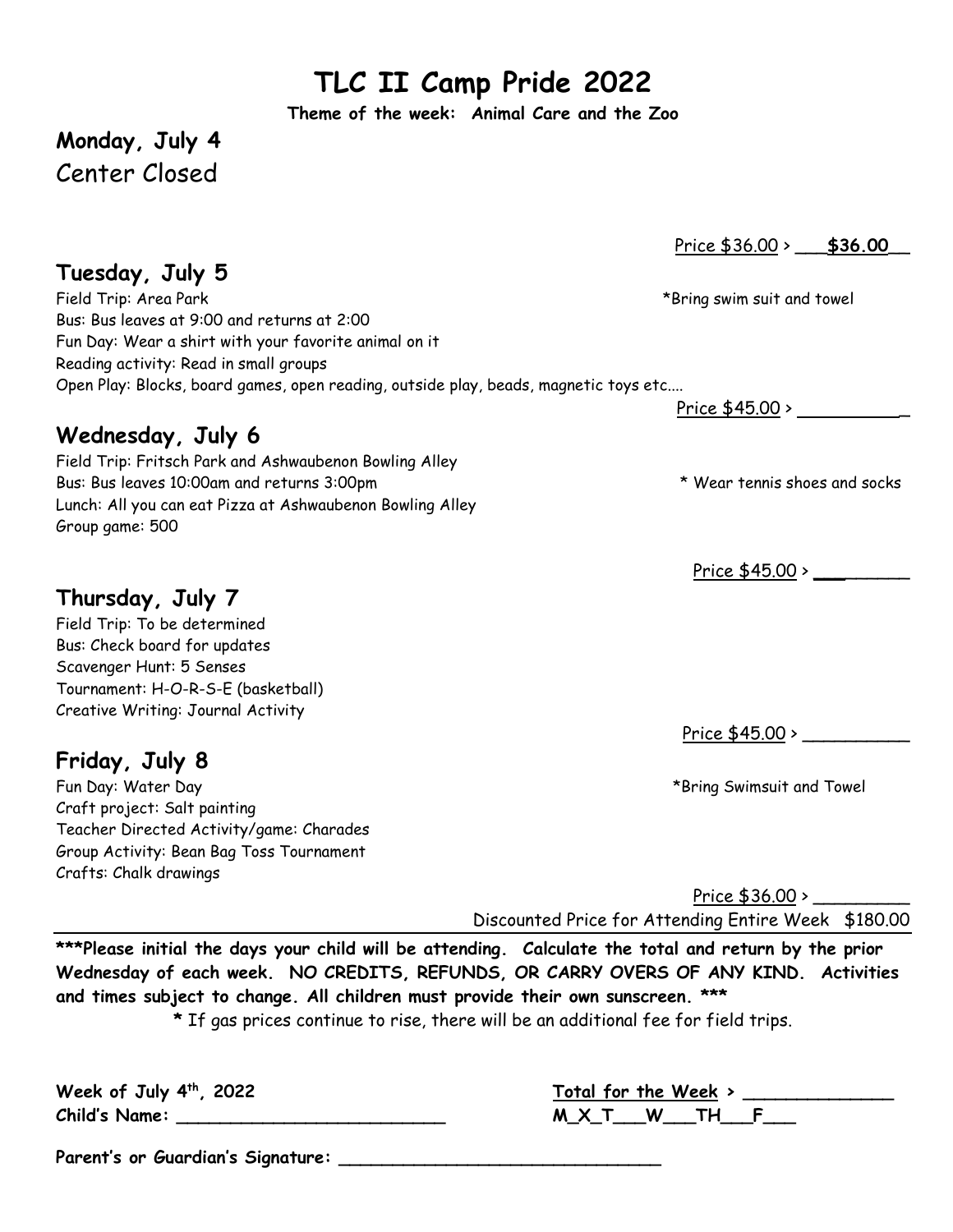**Theme of the Week: Nature/Gardening**

### **Monday, July 11**

Field Trip: Area Park Lunch: Lunch at park Bus: Bus leaves at 9:00am and returns at 3:00pm \*Wear Tennis Shoes Group Activity: Dodge ball and the Service of The Bring in white T-shirt (project on 7/23) Group Game: Hide and seek at the park

# **Tuesday, July 12**

Field Trip: Fritsch park and Ashwaubenon Bowling Alley Bus: Bus leaves 10:00am and returns 3:00pm \* Wear tennis shoes and socks Lunch: All you can eat Pizza at Ashwaubenon Bowling Alley Group Activity: Tag

# **Wednesday, July 13**

Field Trip: To be determined Lunch: Lunch at park Bus: Check board for updates Scavenger Hunt: Rhyming Open Play: Blocks, board games, open reading, outside play, beads, magnetic toys etc....

# **Thursday, July 14**

**Friday, July 15** Fun Day: Wear crazy socks Activity: Maze with chalk

Creative writing: Journal Activity Group Game: Create an obstacle course

Craft Project: Make bird feeder

Field Trip: Area park Bus: Time TBD check board for updates Tournament: Rock stacking championship Group Activity: Musical Chairs

Price  $$45.00 >$ 

Price \$45.00 >

Price \$45.00 > \_\_\_\_\_\_\_\_\_\_

Price \$45.00 > \_\_\_\_\_\_\_\_\_\_\_

Price \$36.00 > Discounted Price for Attending Entire Week \$180.00

**\*\*\*Please initial the days your child will be attending. Calculate the total and return by the prior Wednesday of each week. NO CREDITS, REFUNDS, OR CARRY OVERS OF ANY KIND. Activities and times subject to change. All children must provide their own sunscreen. \*\*\* \*** If gas prices continue to rise, there will be an additional fee for field trips.

**Week of July 11 th Child's Name: \_\_\_\_\_\_\_\_\_\_\_\_\_\_\_\_\_\_\_\_\_\_\_\_\_ M\_\_\_T\_\_\_W\_\_\_TH\_\_\_F\_\_\_**

| 2022 |   |   | Total for the Week > |  |
|------|---|---|----------------------|--|
|      | M | W | TU                   |  |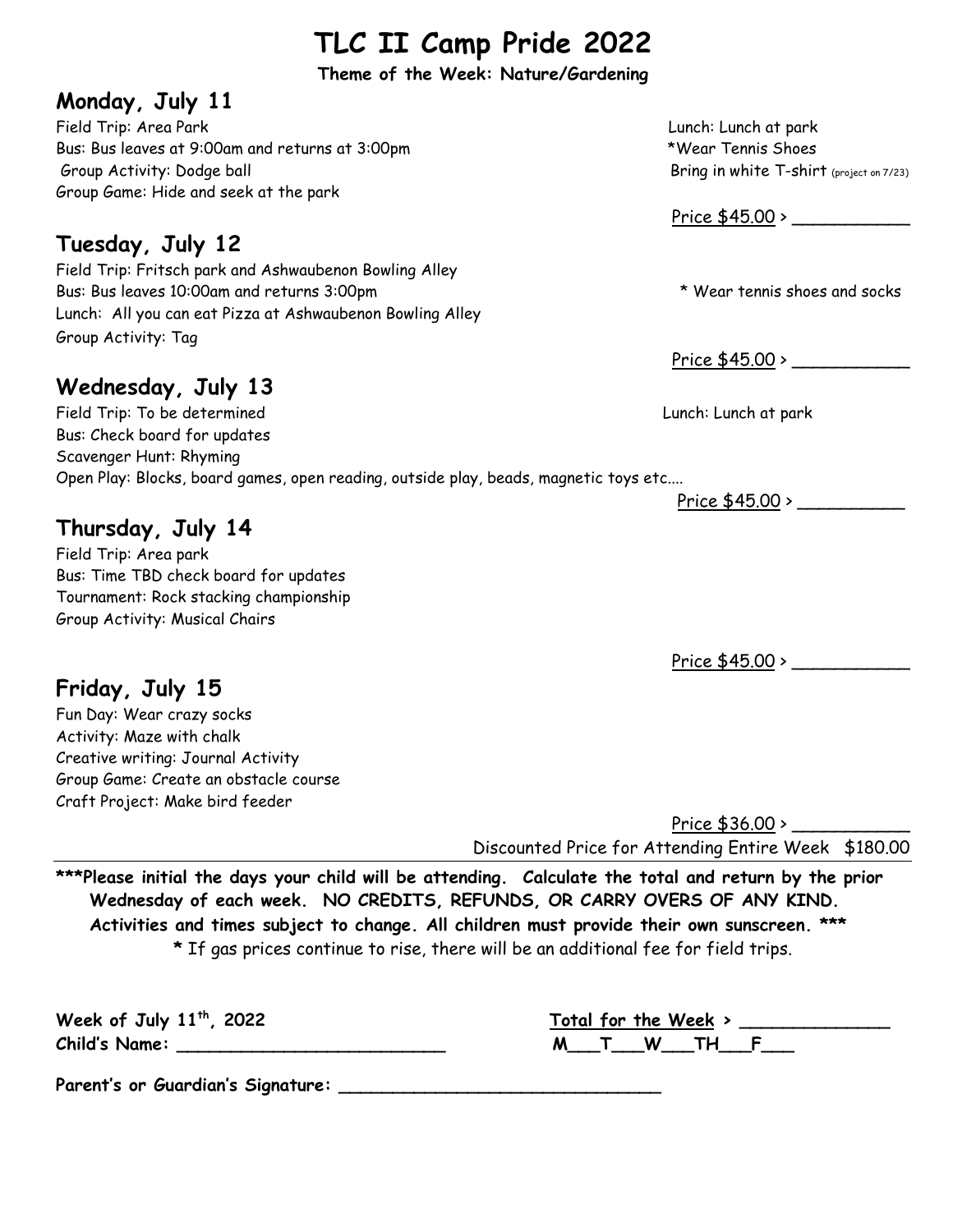**Theme of the Week: Bubbles and Water Fun**

#### **Monday, July 18**

Field Trip: Area Park Lunch: Lunch at park Bus: Bus leaves at 9:00am and returns at 3:00pm \*Bring swim suit and towel Craft Projects: Bead art **Bring white shirt to tie-dye** Group game: Duck, Duck, Goose (project on 7-22)

#### **Tuesday, July 19**

Field Trip: Fritsch park and Ashwaubenon Bowling Alley Bus: Bus leaves 10:00am and returns 3:00pm \* Wear tennis shoes and socks Lunch: All you can eat Pizza at Ashwaubenon Bowling Alley Group Activity: Woodchips

#### **Wednesday, July 20**

Field Trip: Luv 2 Play and park \*Wear socks Bus: Bus leaves at 8:30 and returns at 3:00 Lunch: At park Scavenger Hunt: Rainbow Open Play: Blocks, board games, open reading, outside play, beads, magnetic toys etc....

## **Thursday, July 21**

Field Trip: Area Park Bus: Bus leaves at 9:00am and returns at 3:00pm \*Lunch at Park Tournament: Bean Bag Toss Drawing Challenge: Something you want to do before summer is over Group Activity: Football

Price \$45.00 > \_\_\_\_\_\_\_\_\_\_\_

**Friday, July 22** Fun Day: Make Tie Die Shirts for the kids who brought one in Reading Activity: Bring a book from home and read them in small groups Teacher directed games: Sponge tag Creative writing: Journal Activity

> Price  $$36.00 > \_$ Discounted Price for Attending Entire Week \$180.00

**\*\*\*Please initial the days your child will be attending. Calculate the total and return by the prior Wednesday of each week. NO CREDITS, REFUNDS, OR CARRY OVERS OF ANY KIND. Activities and times subject to change. All children must provide their own sunscreen. \*\*\* \*** If gas prices continue to rise, there will be an additional fee for field trips.

| Week of July 18th, 2022                             | Total for the Week > |
|-----------------------------------------------------|----------------------|
| <b>Child's Name:</b>                                | M T W TH F           |
| $\sim$<br>$\sim$ $\sim$ $\sim$ $\sim$ $\sim$<br>. . |                      |

**Parent's or Guardian's Signature: \_\_\_\_\_\_\_\_\_\_\_\_\_\_\_\_\_\_\_\_\_\_\_\_\_\_\_\_\_\_** 

Price \$45.00 >

Price \$45.00 > \_\_\_\_\_\_\_\_\_\_\_

Price \$45.00 > \_\_\_\_\_\_\_\_\_\_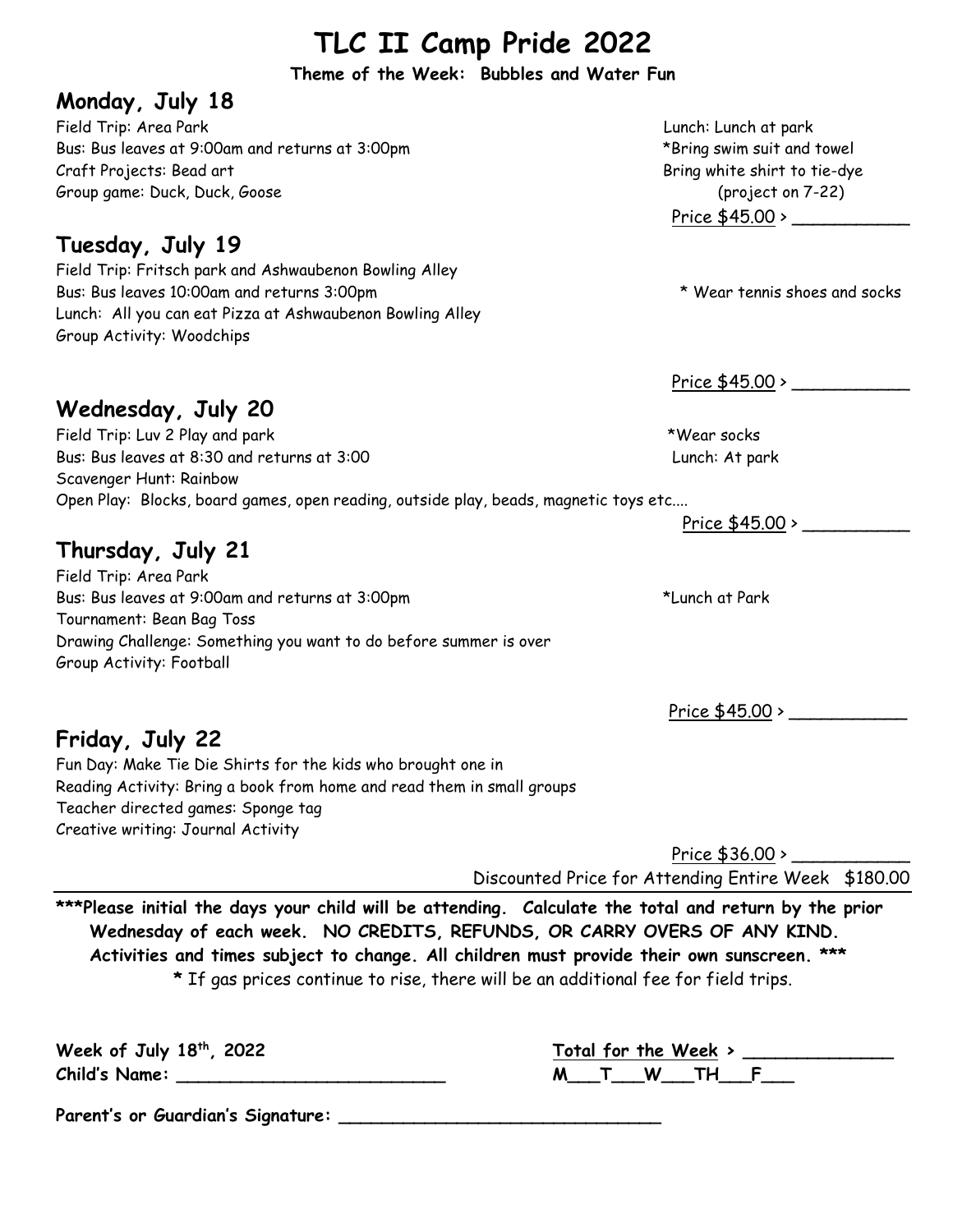#### **Theme of the Week: Bubbles and Water Fun**

#### **Monday, July 25**

Field Trip: Area Park Lunch: Lunch at park Bus: Bus leaves at 9:00am and returns at 3:00pm \*Wear Tennis Shoes Craft Projects: Painting outside on the fence \*Bring Swim suit and towel Contests: Ball toss Teacher Directed Activity/game: Drip, Drip, Drop

## **Tuesday, July 26**

Field Trip: Fritsch park and Ashwaubenon Bowling Alley Bus: Bus leaves 10:00am and returns 3:00pm \* Wear tennis shoes and socks Lunch: All you can eat Pizza at Ashwaubenon Bowling Alley Group Game: Water balloon toss

#### **Wednesday, July 27**

Field Trip: Park and Barkhausen Bus: Bus leaves at 9:00 and returns at 2:00 Lunch: Lunch at park Teacher Directed Activity/game: Charades \*Wear old tennis shoes Scavenger Hunt: Black and White

### **Thursday, July 28**

Field Trip: Park and Kroc Center to swim Lunch: Lunch at park Bus: Bus leaves at 9:00 and returns at 3:30  $*$  Bring Swim suit and towel Math/Science: Sink or float experiment Tournament: Who can make biggest bubble, smallest bubble

# **Friday, July 29**

Fun Day: Pajama Day Teacher Directed Activity/game: Hula Hoop contest Creative Writing: Journal activity Group Activity: Parachute games Craft Projects: Make Playdough

Price \$45.00 > \_\_\_\_\_\_\_\_\_\_\_

Price \$45.00 >

Price \$45.00 > \_\_\_\_\_\_\_\_\_\_

Price \$45.00 > \_\_\_\_\_\_\_\_\_\_

 Price \$36.00 > \_\_\_\_\_\_\_\_\_\_ Discounted Price for Attending Entire Week \$180.00

**\*\*\*Please initial the days your child will be attending. Calculate the total and return by the prior Wednesday of each week. NO CREDITS, REFUNDS, OR CARRY OVERS OF ANY KIND. Activities and times subject to change. All children must provide their own sunscreen. \*\*\*** 

**\*** If gas prices continue to rise, there will be an additional fee for field trips.

**Week of July 25 th Child's Name: \_\_\_\_\_\_\_\_\_\_\_\_\_\_\_\_\_\_\_\_\_\_\_\_\_ M\_\_\_T\_\_\_W\_\_\_TH\_\_\_F\_\_\_**

| 2022 |   |   | Total for the Week > |  |
|------|---|---|----------------------|--|
|      | M | W | тн                   |  |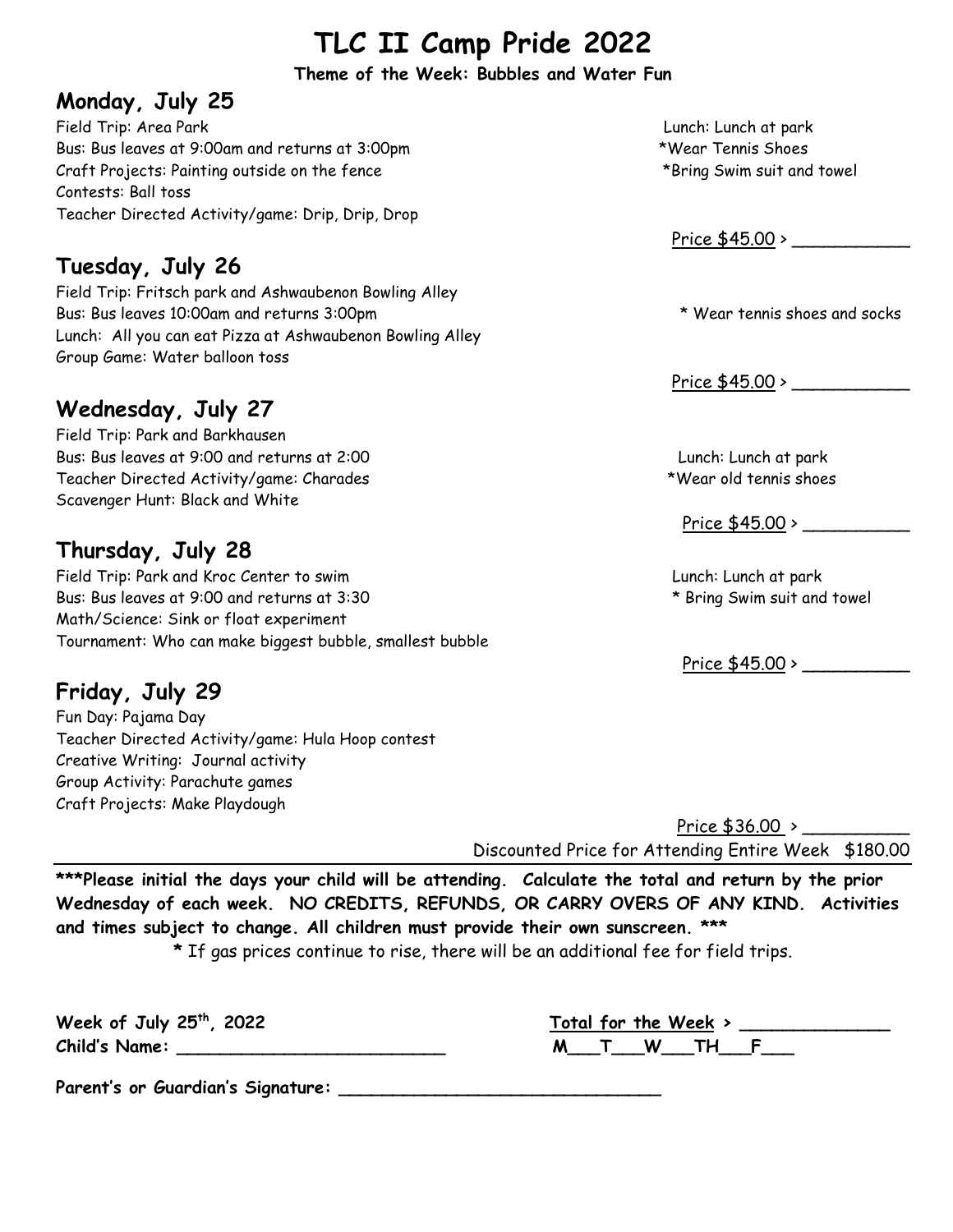**Theme of the Week: Insects and Bees**

#### **Monday, August 1**

Field Trip: Area Park Lunch: Lunch at park Bus: Bus leaves at 9:00am and returns at 3:00pm \*Wear Tennis Shoes Craft Projects: Collage \*Bring Swim suit and towel Creative Writing: Journal Activity Group activity: Kickball Open Play: Blocks, board games, open reading, outside play, beads, magnetic toys etc....

## **Tuesday, August 2**

Field Trip: Fritsch park and Ashwaubenon Bowling Alley Bus: Bus leaves 10:00am and returns 3:00pm  $*$  Wear tennis shoes and socks Lunch: All you can eat Pizza at Ashwaubenon Bowling Alley Group Games: 500

## **Wednesday, August 3**

Field Trip: Sports Emporium **the contract of the set of the set of the set of the set of the set of the set of the set of the set of the set of the set of the set of the set of the set of the set of the set of the set of t** Bus: Bus leaves at 8:30 and returns at 3:00pm Lunch: Lunch at the park Scavenger Hunt: Letters Group game: Sports games

## **Thursday, August 4**

Field Trip: Area Park Bus: Bus leaves at 9:00 and returns at 3:00 Reading Activity: Read to self Group Game: Hide and seek at park and basketball

# **Friday, August 5**

Fun day: Water day at the center & wear tie-dye clothes \*Bring swim suit and towel Craft: Friendship bracelets Creative Writing: Journal Activity Open Play: Blocks, board games, open reading, outside play, beads, magnetic toys etc.... Group Activity: Simon Says

Price \$36.00 > Discounted Price for Attending Entire Week \$180.00

**\*\*\*Please initial the days your child will be attending. Calculate the total and return by the prior Wednesday of each week. NO CREDITS, REFUNDS, OR CARRY OVERS OF ANY KIND. Activities and times subject to change. All children must provide their own sunscreen. \*\*\*** 

**\*** If gas prices continue to rise, there will be an additional fee for field trips.

| Week of August $1st$ , 2022 | Total for the Week |  |
|-----------------------------|--------------------|--|
| Child's Name:               | W                  |  |

| $st$ . 2022 | Total for the Week > |
|-------------|----------------------|
|             | M<br><b>W</b><br>тн  |

**Parent's or Guardian's Signature: \_\_\_\_\_\_\_\_\_\_\_\_\_\_\_\_\_\_\_\_\_\_\_\_\_\_\_\_\_\_** 

Price \$45.00 > \_\_\_\_\_\_\_\_\_\_\_

Price \$45.00 > \_\_\_\_\_\_\_\_\_\_\_

Price \$45.00 > \_\_\_\_\_\_\_\_\_\_\_

Price \$45.00 > \_\_\_\_\_\_\_\_\_\_\_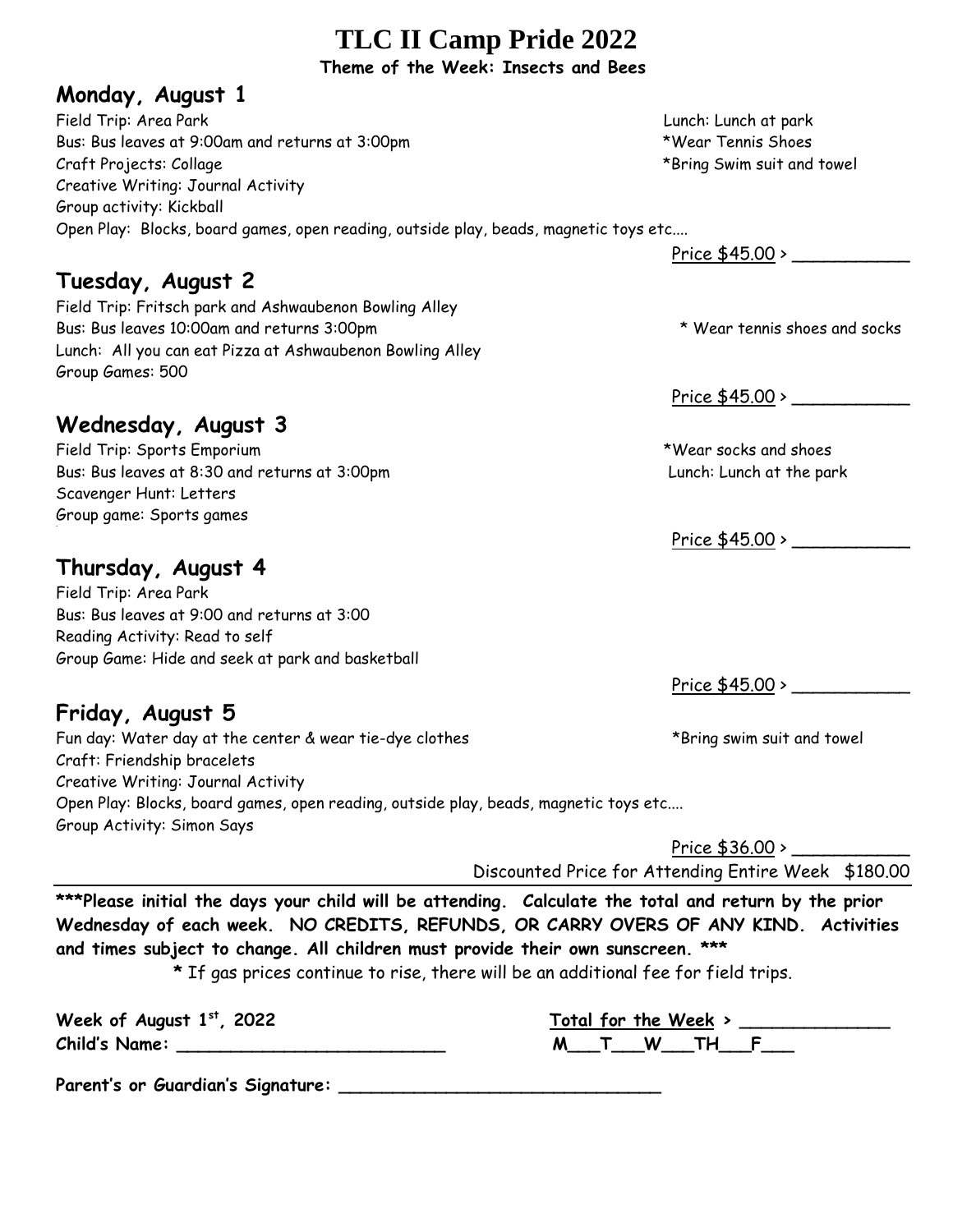**Theme of the Week: Camping and Picnics**

#### **Monday, August 8**

Field Trip: Area Park Lunch: Lunch at park Bus: Bus leaves at 9:00am and returns at 3:00pm \*Wear Tennis Shoes Crafts: Torn paper pictures the contraction of the set of the set of the set of the set of the set of the set of the set of the set of the set of the set of the set of the set of the set of the set of the set of the set of Group Activity: Bean Bag toss

### **Tuesday, August 9**

Field Trip: Fritsch park and Ashwaubenon Bowling Alley Bus: Bus leaves 10:00am and returns 3:00pm \* Wear tennis shoes and socks Lunch: All you can eat Pizza at Ashwaubenon Bowling Alley Group Activity: Roof ball

### **Wednesday, August 10**

Field Trip: Park and Wildlife Sanctuary \* Wear tennis shoes Bus: Bus leaves at 9:00am and returns at 3:00pm Lunch: Park Scavenger Hunt: Numbers Open Play: Blocks, board games, open reading, outside play, beads, magnetic toys etc....

### **Thursday, August 11**

Field Trip: Fusion Athletics \*wear socks and tennis shoes Bus: Bus leaves at 8:30 and returns at 3:00 Lunch: Lunch at the park Tournament: Bean Bag toss tournament

Price \$45.00 > \_\_\_\_\_\_\_\_\_\_\_

Price \$45.00 >

 $Price $45.00 > \_\_$ 

Price \$45.00 > \_\_\_\_\_\_\_\_\_\_\_

## **Friday, August 12**

Fun day: Dress in your favorite super hero/fairy tale/Disney shirt Group Game: Kick ball Talking circles: Talk about what new school year Craft: Make slime Group Activity: Ring Toss tournament

Price \$36.00 > \_\_\_\_\_\_\_\_\_\_\_

**Discounted Price for Attending Entire Week \$180.00**

**\*\*\*Please initial the days your child will be attending. Calculate the total and return by the prior Wednesday of each week. NO CREDITS, REFUNDS, OR CARRY OVERS OF ANY KIND. Activities and times subject to change. All children must provide their own sunscreen. \*\*\* \*** If gas prices continue to rise, there will be an additional fee for field trips.

\_\_\_\_\_\_\_\_\_\_\_\_\_\_\_\_\_\_\_\_\_\_\_\_\_\_\_\_\_\_\_\_\_\_\_\_\_\_\_\_\_\_\_\_\_\_\_\_\_\_\_\_\_\_\_\_\_\_\_\_\_\_\_\_\_\_\_\_\_\_\_\_\_\_\_\_\_\_\_

**Week of August 8 th , 2022 Total for the Week > \_\_\_\_\_\_\_\_\_\_\_\_\_\_ Child's Name: \_\_\_\_\_\_\_\_\_\_\_\_\_\_\_\_\_\_\_\_\_\_\_\_\_ M\_\_\_T\_\_\_W\_\_\_TH\_\_\_F\_\_\_**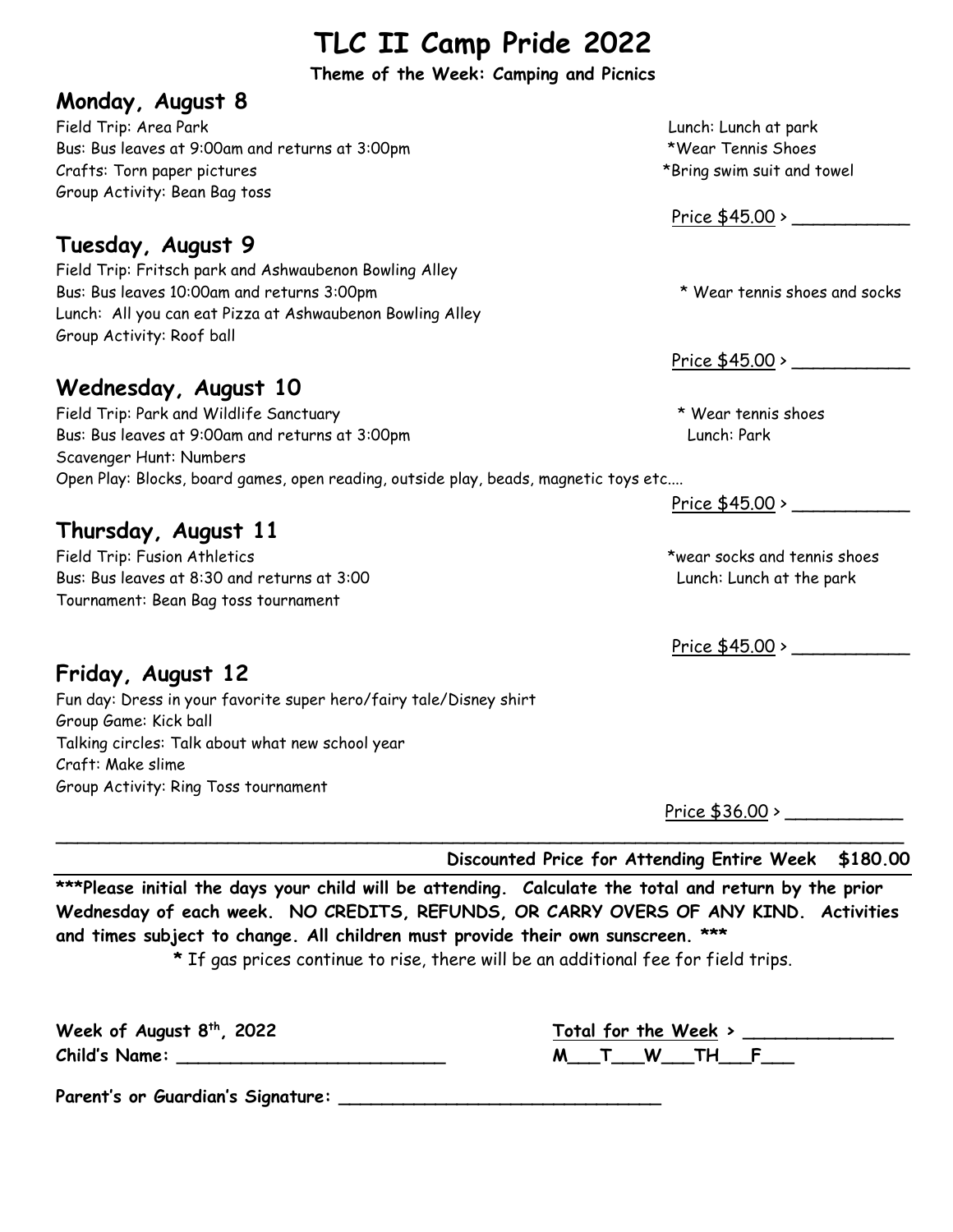**Theme of the Week: Sports**

#### **Monday, August 15**

Field Trip: Area Park Lunch: Lunch at park Bus: Bus leaves at 9:00am and returns at 3:00pm \*\* Yvear Tennis Shoes Teacher Directed Activity/game: Basketball \* Bring swim suit and towel Craft: Make wind socks

#### **Tuesday, August 16**

Field Trip: Fritsch park and Ashwaubenon Bowling Alley Bus: Bus leaves 10:00am and returns 3:00pm \* Wear tennis shoes and socks Lunch: All you can eat Pizza at Ashwaubenon Bowling Alley Group Activity: Ball Relay

#### **Wednesday, August 17**

Field Trip: Depere Cinema and park \* Wear tennis shoes and socks Bus: Bus leaves at 8:45am and returns at 3:00pm Lunch: Lunch at Park Scavenger Hunt: Textures Teacher Directed Activity/game: Ball Throw

#### **Thursday, August 18**

Field Trip: To be determined Bus: Check board for updates Lunch: Lunch at park Reading Activity: Read to each other Group Activity: Ball Tag Group Game: Charades

## **Friday, August 19**

Fun Day: Wear favorite sports clothes, water day example the state of the state of the state of the state of the state of the state of the state of the state of the state of the state of the state of the state of the state Group Activity: Sponge games Crafts: Painting with a sponge Group Activity: Parachute games Teacher directed game: Water activities

- 
- 

Price \$45.00 > \_\_\_\_\_\_\_\_\_\_\_

Price \$45.00 >

 $Price $45.00 >$ 

Price  $$45.00 >$ 

Price \$36.00 > \_\_\_\_\_\_\_\_\_\_

**Discounted Price for Attending Entire Week \$180.00**

**\*\*\*Please initial the days your child will be attending. Calculate the total and return by the prior Wednesday of each week. NO CREDITS, REFUNDS, OR CARRY OVERS OF ANY KIND. Activities and times subject to change. All children must provide their own sunscreen. \*\*\* \*** If gas prices continue to rise, there will be an additional fee for field trips.

\_\_\_\_\_\_\_\_\_\_\_\_\_\_\_\_\_\_\_\_\_\_\_\_\_\_\_\_\_\_\_\_\_\_\_\_\_\_\_\_\_\_\_\_\_\_\_\_\_\_\_\_\_\_\_\_\_\_\_\_\_\_\_\_\_\_\_\_\_\_\_\_\_\_\_\_\_\_\_

| Week of August 15 <sup>th</sup> , 2022 |  | Total for the Week $>$ |  |
|----------------------------------------|--|------------------------|--|
| <b>Child's Name:</b>                   |  | тн                     |  |

| $th$ , 2022 | Total for the Week |
|-------------|--------------------|
|             | W<br>ты            |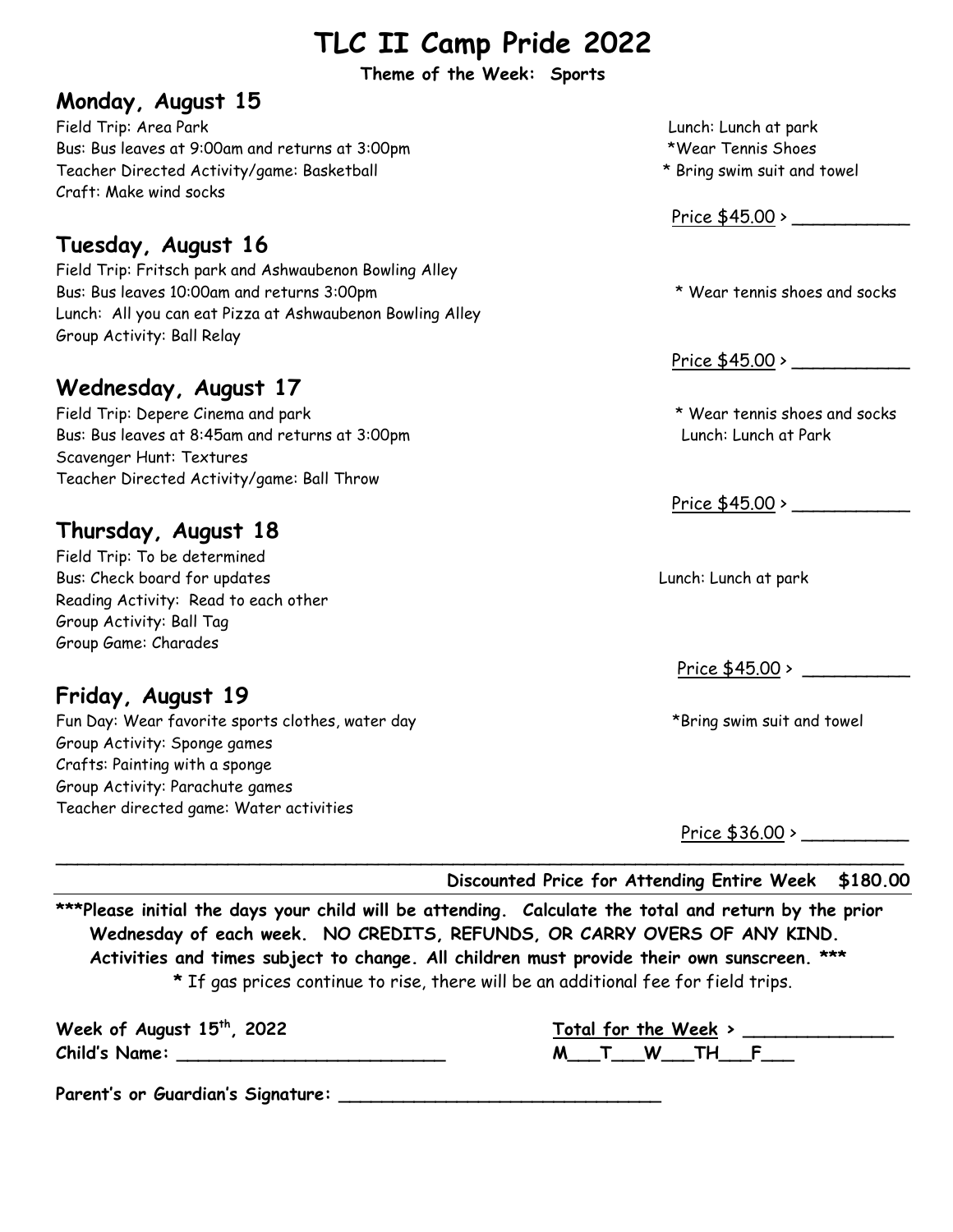**Theme of the Week: Sports**

#### **Monday, August 22**

Field Trip: Area Park Lunch: Lunch at park Bus: Bus leaves at 9:00am and returns at 3:00pm \*Wear Tennis Shoes Craft Projects: Water color painting Creative writing: Journal Activity Fun Day: Wear favorite sports clothing

#### **Tuesday, August 23**

Field Trip: Fritsch park and Ashwaubenon Bowling Alley Bus: Bus leaves 10:00am and returns 3:00pm  $*$  Wear tennis shoes and socks Lunch: All you can eat Pizza at Ashwaubenon Bowling Alley Group game: 4 Square Activity: Talk about different sports you want to try

#### **Wednesday, August 24**

Field Trip: Botanical Gardens Lunch: Lunch at park Bus: Bus leaves at 8:45am and returns at 3:00pm \*Wear Tennis Shoes Scavenger Hunt: Colors Group Activity: Make and play with Oobleck Craft Projects: Coloring pages

#### **Thursday, August 25**

Field Trip: Field Trip TBD Bus: Time TBD check board for updates Tournament: Hula Hoop contest Group Activity: Would you rather Group game: Soccer

#### **Friday, August 26**

Fun day: End of Summer Party & PJ and stuffed animal day Funch: Pizza at center Cooking Activity: Ice cream sundaes Craft: Finger painting Group Activity: Bowling water bottles

Price \$45.00 > \_\_\_\_\_\_\_\_\_\_\_

Price  $$45.00$  >  $\_$ 

Price \$45.00 > \_\_\_\_\_\_\_\_\_\_\_

Price  $$45.00 >$ 

Price \$36.00 > \_\_\_\_\_\_\_\_\_

**Discounted Price for Attending Entire Week \$180.00**

**\*\*\*Please initial the days your child will be attending. Calculate the total and return by the prior Wednesday of each week. NO CREDITS, REFUNDS, OR CARRY OVERS OF ANY KIND. Activities and times subject to change. All children must provide their own sunscreen. \*\*\***

**\*** If gas prices continue to rise, there will be an additional fee for field trips.

| Week of August $22^{nd}$ , 2022   | Total for the Week > |
|-----------------------------------|----------------------|
| Child's Name:                     | W TH F               |
| Parent's or Guardian's Signature: |                      |